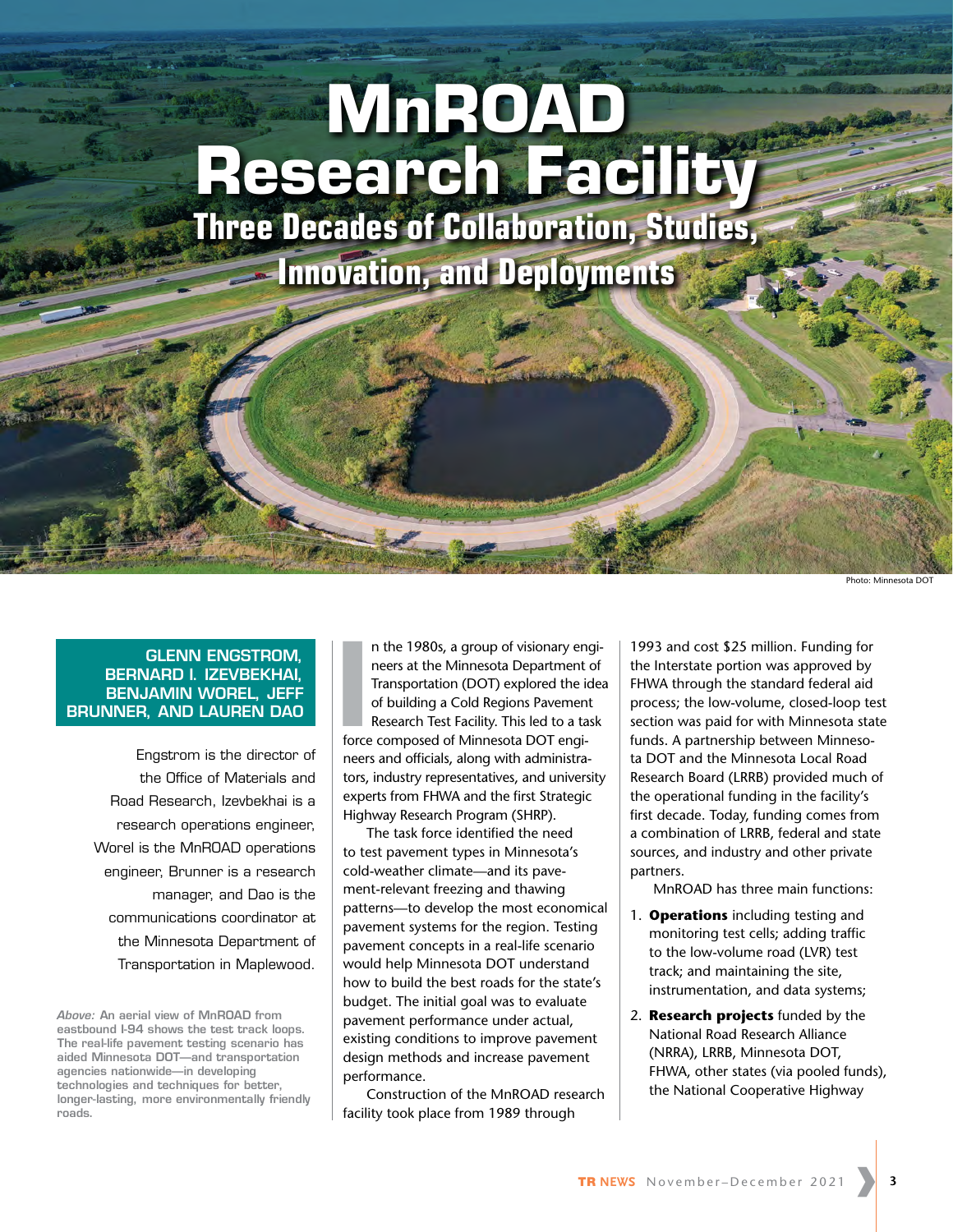Research Program (NCHRP), industry, and SHRP; and

3. **Construction**, including the design, manufacture, and instrumentation of test cells.

MnROAD has flourished over the past three decades—in collaboration with the Transportation Research Board (TRB)—as a research site for many ideas conceived by TRB standing committees in their triennial strategic plans and research needs statements (RNSs). One example is the newly completed unbonded overlay pooled fund study, led by MnROAD staff, that was initiated by a TRB standing committee RNS in 2010.

MnROAD has maintained this symbiotic relationship with TRB, with many Minnesota DOT and MnROAD staff serving on TRB standing committtees and providing guidance to committees on transitioning RNSs to actual research. Many prospective bidders for NCHRP projects request collaboration with MnROAD to facilitate the research process.

# **Technical Accomplishments**

Located 40 miles northwest of Saint Paul, the MnROAD research facility consists of three test tracks: 1) The Mainline, a twolane, 3.5-mile stretch of I-94 parallel to 2) an Old Westbound route (OWB), to which live traffic is occasionally diverted to facilitate periodic testing, and 3) a two-lane, 2.5-mile LVR test track.

MnROAD researchers have continuously incorporated pavement instrumentation not previously used for civil engineering structures under live traffic, including test cell instrumentation technology with automated data storage and retrieval that facilitate quick responses to data requests. Sensor types now include vibrating wire strain gauges, moisture sensors, trees with watermarks and thermocouples, clip gauges for joint movements, concrete maturity data loggers, and fiber-optic sensors.

A wide range of test cell pavement designs and pavement textures also are available within the test track's closed low-volume track and interchangeable sections of I-94. In 2010 and 2011, researchers from

**4**



Photo: Minnesota DOT

**Putting wheels—and a sheepsfoot roller—to the road, MnROAD built stabilized full-depth asphalt on Cells 2 through 4 of the Mainline in 2008.** 

Virginia Transportation Research Council performed initial testing and validation of various friction devices, including the grip tester and the continuous friction device. These tests facilitated better understanding of the sensitivity of grip testers when measuring friction in curves and superelevations.

A pooled fund study with FHWA, Minnesota DOT, and Texas DOT retained the Technical University of Gdansk (TUG), Poland, to measure rolling resistance of MnROAD test cells in 2011 and 2014 (*1*). Rolling resistance is an important predictor of fuel economization, as it measures pavement–tire interaction. The study brought the Mark 4 TUG Device—the only internationally approved equipment for rolling resistance—to MnROAD and measured all the test cells in a continuum.

# **Developing Asphalt Pavement Design and Construction Practices**

A significant result of Phase I was the development of ROADENT M-E, a mechanistic–empirical (ME) pavement design software. This later evolved into Minnesota's Pavement Design Program, MnPAVE, a damage response software that saved the state millions of dollars in construction costs.

MnROAD also contributed significantly to the development of the original *Mechanistic–Empirical Design Guide* (MEPDG), which eventually became the implemented AASHTOWare Pavement ME Design software (*2*). Test Cells 33, 34, and 35 were designed at the facility to evaluate three binders from the original Superpave® program. These test cells demonstrated the immense benefit of using a polymer-modified performance grade (PG) 58-34 binder instead of the unmodified PG 58-28 binder in the top four inches of hot-mix asphalt (HMA) in Minnesota. Superpave test cells exhibited much less transverse cracking than conventional mixes. Although low-temperature asphalt pavement cracking is discussed in the context of seasonal effects, these MnROAD research findings significantly enhanced the predictability of asphalt pavement performance (*3*).

## **Innovations in Concrete Pavement Design, Construction, and Technology**

MnROAD data from 23 test sections contributed to many design improvements for concrete overlays on both asphalt pavement and existing concrete pavement. Consequently, state, local, and national agencies can build these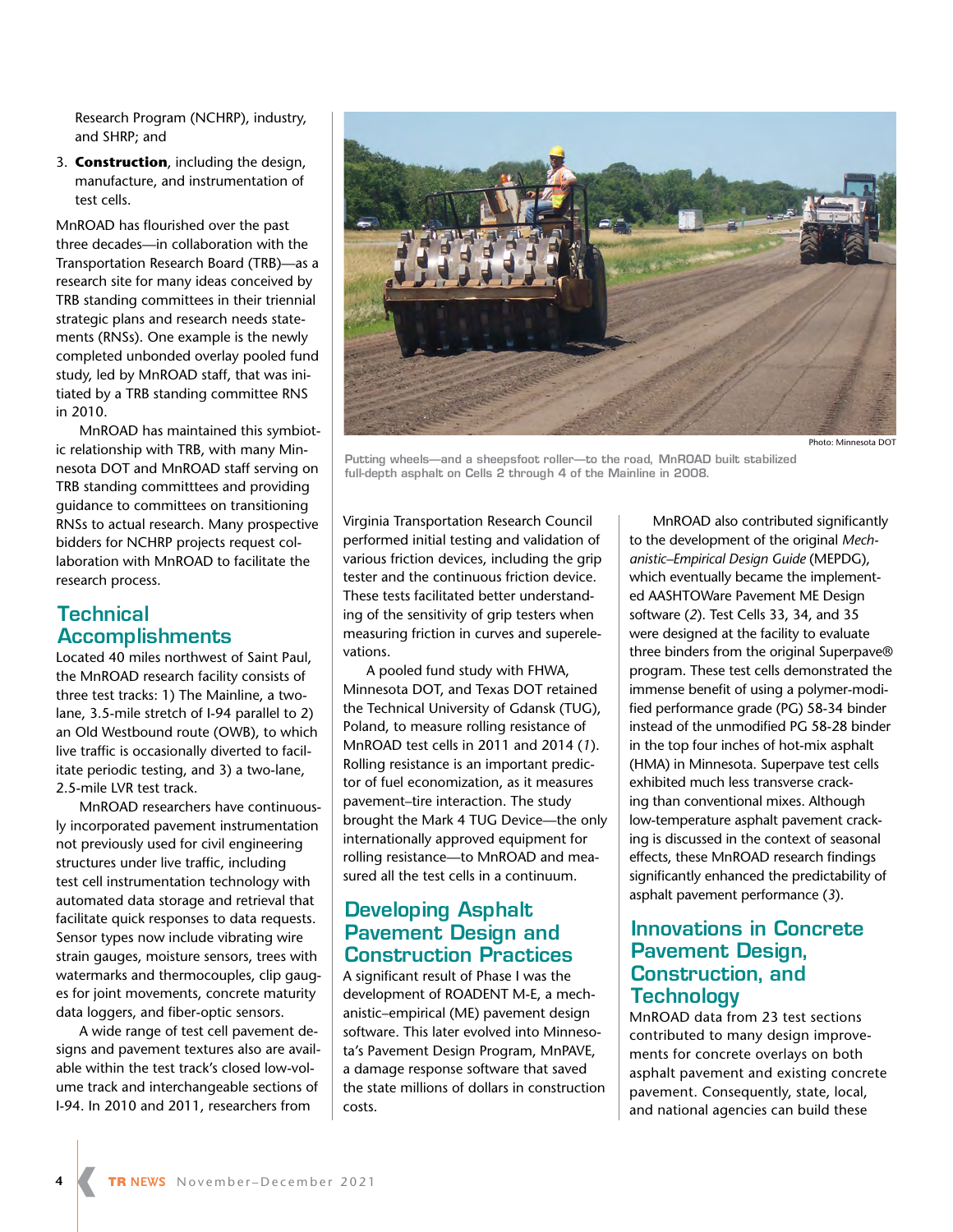overlays economically and sustainably with confidence.

MnROAD studies also helped refine optimization of concrete pavement thickness. These studies showed that test cells designed with older AASHTO-based concrete pavement designs were quite conservative. Though Cells 7 through 9 on The Mainline were designed in 1992 for a five-year service life, they continue to carry Interstate traffic after more than 28 years—at a thickness of only 7.5 inches.

Cells 113 through 513—also known as "how thin can you go?"—demonstrated that, although a five-inch-thick concrete pavement can withstand nearly five years of Interstate traffic, pavement six inches thick is the minimum required for a sufficient built-in safety factor to resist distresses caused by nonuniform support from aggregate base layers and local damage (*4*).

A recently completed study challenged the long-held belief that a minimum concrete strength of 250 psi flexural strength was needed before opening a new pavement to traffic. Results suggest that—under certain conditions—the minimum strength needed to open for traffic could be reduced to 170 psi without the conventionally expected reduction in service life, leading



**MnROAD workers measure nuclear density after full-depth asphalt paving.** 



**A close-up of grooved pavement shows an innovative concrete grind developed from MnROAD surface grinding research.**

to a potential reduction of construction and user costs (*5*). Test cells were subjected to various degrees of early load repetitions. Periodic examination of the test sections using a falling weight deflectometer, petrographic analysis, and ride measurements revealed minimal strain or distress levels similar to the control segments that received no early loading. The research team also developed a software for practitioners to compute the expected service life associated with early opening to traffic.

Studies on pavement surface characteristics have helped researchers and practitioners understand the factors that enhance pavement friction and pavement acoustics. In collaboration with the American Concrete Paving Association and the International Grinding and Grooving Association, various quiet grinding configurations were tested in 2007, 2008, and 2009. This led to the 2010 Next-Generation Concrete Surface (NGCS). The quietest concrete surface in the world, NGCS measures less than 98 dB in the "A" weighted scale, compared with 105 dB for a transversely tined surface or 101 dB for a broom-dragged surface texture (*6*). NGCS has been implemented nationwide, as well as in some European countries and Australia.

## **Subsurface Design and Drainage**

The first tests of scouring—that is, water pumping out through pavement joints as vehicles pass over—in concrete pavement bases made at MnROAD was observed in

nondrainable bases and underscored how subsurface drainage extends pavement life (*7*). MnROAD studies have documented that nondrainable bases cause HMA cracks to deteriorate prematurely from the bottom up. Research work on geocomposite barrier drains showed effective removal of excess water even when used with nondrainable materials. Such drainability minimized pavement damage.

In 1996, a pooled fund study demonstrated that, in certain portland cement concrete (PCC) test cell failures, the cells lacking drainable bases displayed a peculiar scouring phenomenon evident of cavitation and hysteresis. As a result, the geocomposite joint drain (GJD) was devised. The three-layer system of nonwoven geofabric sandwiches a geonet placed under transverse joints in concrete. This has successfully improved subsurface drainage through lateral transmissivity, moving the water that enters the joint to the daylighted shoulder without the added thickness that would be required if a drainable aggregate base layer was used.

GJD has been implemented in new construction throughout the state and is gaining national popularity. Many studies of different subsurface drainage designs and pavement performance at MnROAD have proved that subsurface drainage is indispensable to pavement longevity.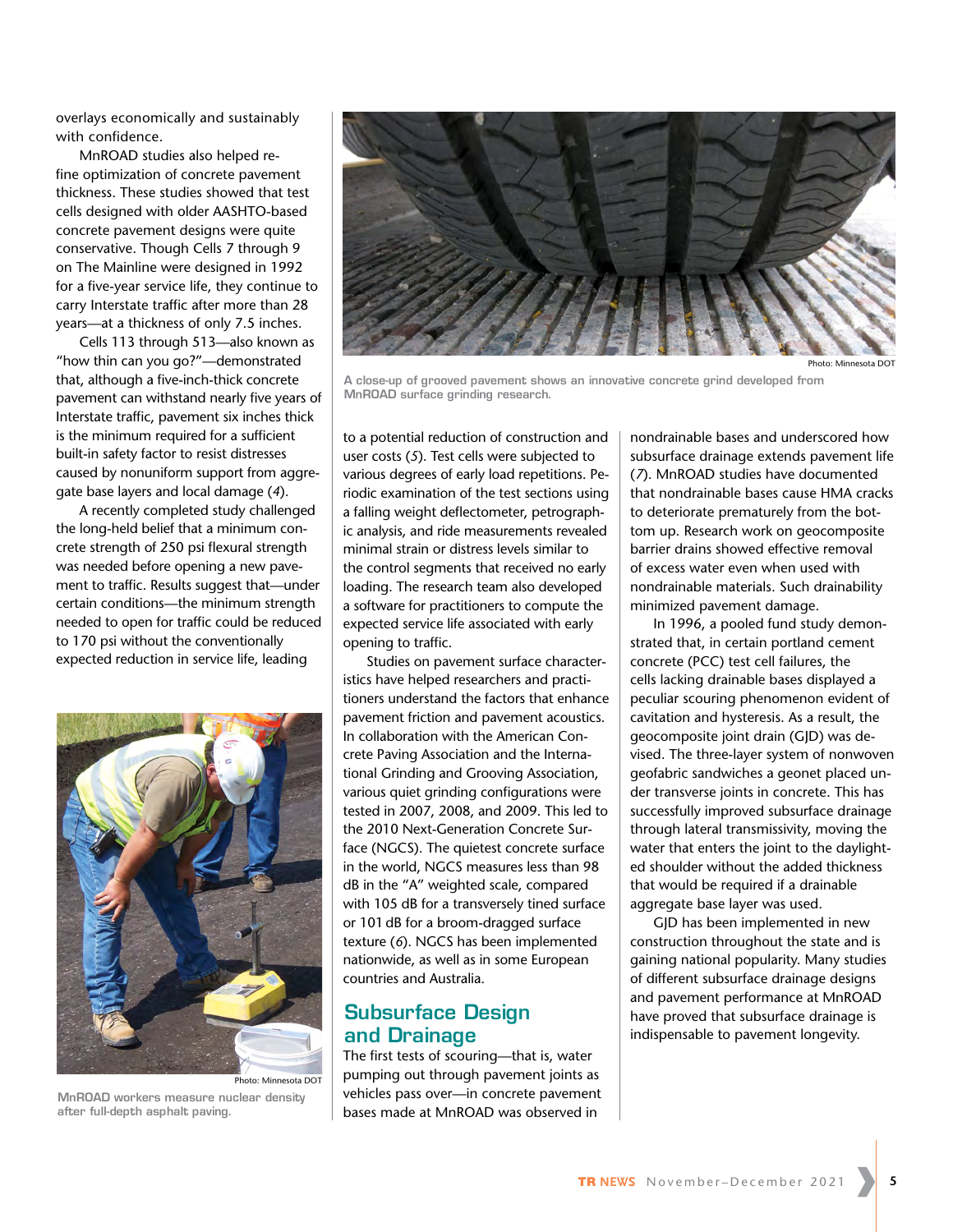## **Intelligent Construction Technology in Quality Management**

In 2017, NRRA and Ingios Geotechnics studied a geogrid-reinforced aggregate base performance specification on Mn-ROAD test sections LVR 328, 428, 528, and 628. Researchers conducted automated plate load testing and validated intelligent compaction monitoring. Light weight deflectometers also were deployed to document the construction process and validate pavement design inputs. Itasca Consulting was retained by Minnesota DOT to enhance its commercially available distinct-element software, Particle Flow Code 3D, to estimate the increased stiffness of geogrid-reinforced aggregate base for use in MnPAVE-Flexible, which is now available at no cost to all state DOTs (*8*).

## **Environmental Factors in Design and Preservation**

MnROAD studies have shown the impact of environmental factors in overall pavement performance. For example, studies and analysis of pavements on the LVR test track highlighted some degradation in the outer lane, where environmental factors are the primary stresses (no traffic loadings). This analysis led to better designs protecting against traffic and environmental factors.

MnROAD research also facilitated the implementation of seasonal load limits, also known in Minnesota as spring load restrictions (*9–10*). Test sections built in 1993 (the LVR and Mainline 10-year sections) were added to the testing cycle along with the first batch of MnROAD bituminous sections (Mainline five-year test sections). The initiative first included a verification of the suitability of various sensors for documenting pavement response and then studied seasonal changes. As the section sample size grew, along with the length of performance, a knowledge base of freezing and thawing characteristics and their corresponding load capacity developed. This provided Minnesota DOT the information the agency needed to implement seasonal load limits for asphalt pavements and extended the limits for aggregate-surfaced roads.

Additionally, some published reports have accentuated MnROAD's technical contributions to pavement design, construction, and maintenance, as well as profiler certification and equipment validation outlined in various other published reports (*11–13*).

# **Benefits to Date**

The nearly 30 years of extensive research associated with MnROAD have benefited the state of Minnesota and its partners in quantifiable and invaluable ways, for drivers and for the pavement engineering industry. MnROAD has consistently been able to show calculated benefits that have been greater than the cost of research. These numbers do not include the additional benefits of educating future pavement engineers, learning what not to do, and demonstrating and highlighting technologies road owners can use today. Engineers have benefited from open communication to solve real world problems though the NRRA, the National Center for Asphalt Technology (NCAT), and other MnROAD partners in shared research efforts. This means research partnerships across state DOTs and industry drive successful implementation. Some of the benefits of MnROAD initiatives over the years are detailed in the following sections.

## **PHASE I**

The calculated Phase I (1994–2006) benefits have made positive impacts within Minnesota and the nation at large. Increases in performance and pavement life resulted in a reduction in costs for maintenance, repairs, user delays, and congestion. MnROAD studies have been estimated to save the state of Minnesota \$33 million per year—and many other states and organizations have benefited, as well (Table 1).

#### **TABLE 1 Calculated Savings Based on Phase I Research**

| <b>Benefits</b>                       | <b>Savings/Year</b> |
|---------------------------------------|---------------------|
| Spring load restriction policy        | \$14,000,000        |
| Winter load increase policy           | \$7,000,000         |
| Low-temperature cracking<br>reduction | \$5,700,000         |
| ME flexible design method             | \$4,000,000         |
| ME rigid design method                | \$1,200,000         |
| Sealing pavement/shoulder joints      | \$1,200,000         |

NOTE: ME = mechanistic–empirical.

## **PHASE II**

During Phase II (2007–2016), MnROAD test cells were designed around studies developed by partners representing local,

# **National Road Research Alliance**

**The National Road Research Alliance (NRRA) is a pooled fund with the goal of improving the future sustainability of roads via research and a commitment to cooperative implementation. The alliance sponsors research at the MnROAD test track, one of the most sophisticated cold-weather pavement facilities in existence, as well as at other locations.** 

**NRRA's membership currently includes 11 state agencies and DOTs, 21 academic programs, six associations, and 41 industry partners. Together, five technical teams covering asphalt, concrete, geotechnics, intelligent construction technologies, and preventive maintenance share expertise and learn about new tools and methods to improve and expand transportation systems nationally.** 

*For more information, visit [mndot.gov/mnroad/nrra.](http://mndot.gov/mnroad/nrra)*

**6**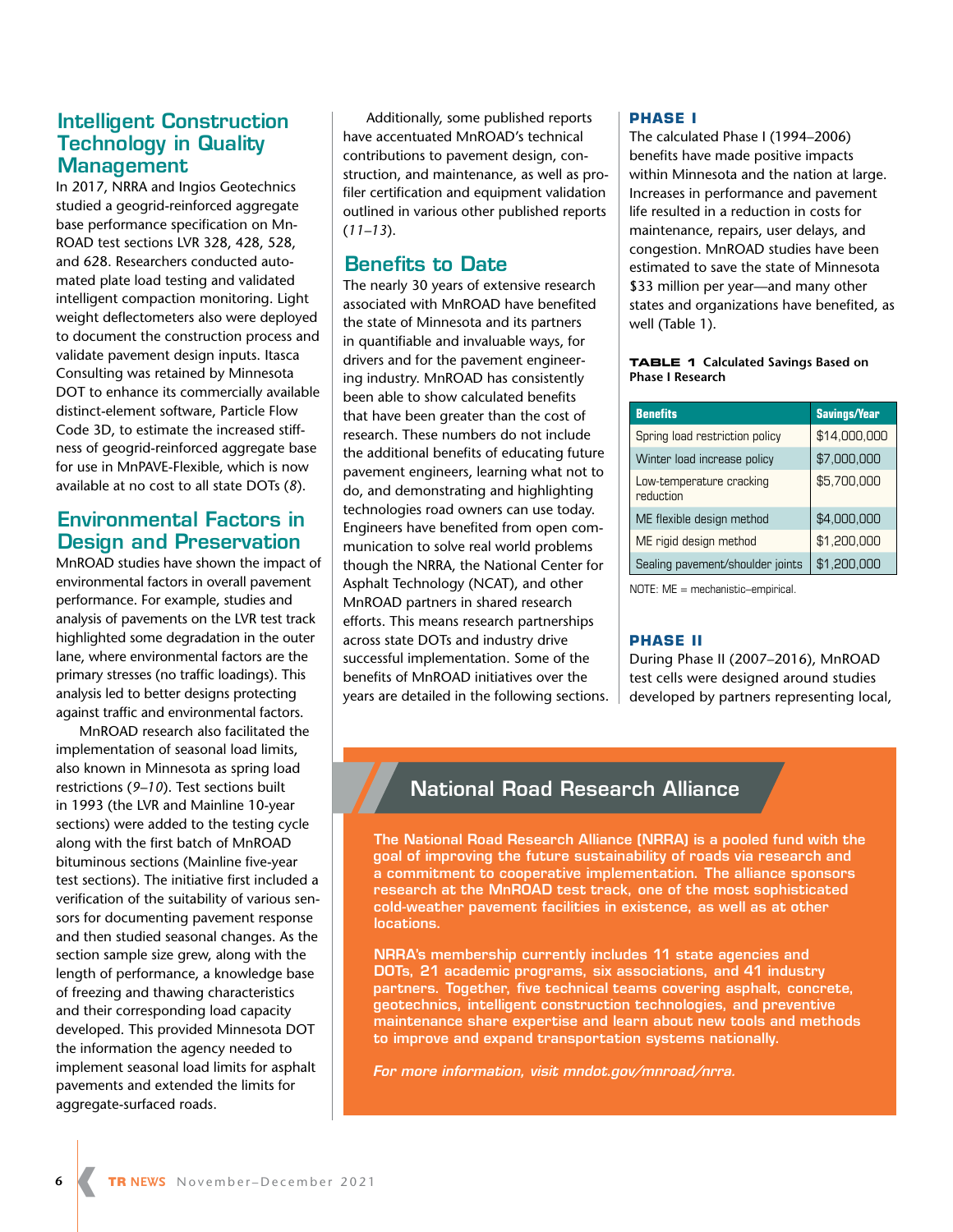state, national, and international interests, including several pooled fund studies. The test cells included new construction and rehabilitation along with various asphalt and concrete pavement surfaces.

Construction of Phase II test cells began in 2007 and continued with projects in 2008, 2010, and 2011. Almost 40 test cells were reconstructed on the LVR and Mainline test tracks, representing more than 20 research projects. This second phase resulted in further positive impacts within the state of Minnesota and across the nation. With more insights from the research, Minnesota was estimated to have saved \$10.3 million per year (Table 2).

#### **TABLE 2 Calculated Savings Based on Phase II Research**

| <b>Benefits</b>                                                                                  | <b>Savings/Year</b> |
|--------------------------------------------------------------------------------------------------|---------------------|
| Investigation of low-tem-<br>perature cracking in asphalt<br>pavements (Phase II):<br>TPF-5(132) | \$14,000,000        |
| Development of an<br>open-graded aggregate base<br>(stable and drainable)                        | \$7,000,000         |
| Thin and ultrathin concrete<br>overlays of existing asphalt<br>pavements: TPF-5(165)             | \$5,700,000         |
| Development of design guide<br>for recycled unbound pave-<br>ment materials: TPF-5(129)          | \$4,000,000         |
| Full-depth reclamation<br>stabilized with engineered<br>emulsion                                 | \$1,200,000         |
| Field investigation of highway<br>base material stabilized with<br>high carbon fly ash           | \$1,200,000         |

#### **PHASE III**

Now in Phase III (2016–present), research efforts are nearing completion and the benefits will be calculated as the research is finalized and implemented. This will include data, analysis, and implementation from more than 40 NRRA projects. A partnership between MnROAD and NCAT for cracking studies and pavement preservation has studied built test cells at MnROAD; test track on Lee Road in Auburn, Alabama; and test sections in Pease, Minnesota, since



**MnROAD workers take subgrade samples on which to conduct testing.**

2016 (Table 3). This collaboration is expected to provide quantifiable advantages of preservation treatments and better understanding of low-temperature

A great many researchers from around the nation and the world have utilized MnROAD facilities and data. With nearly 30 years of detailed data, including weather, traffic, pavement performance, environmental and dynamic instrumentation, and supporting research reports on

cracking.

hundreds of test sections and experiments, MnROAD developed an online database for researchers. This data is now part of FHWA's InfoPAVE.1

Another critical benefit offered by MnROAD is its contribution to education. It has been used as a staging facility for a variety of demonstrations, technology transfer, and verification testing for all members

<sup>1</sup> For more on InfoPave, visit [https://infopave.fhwa.](https://infopave.fhwa.dot.gov/mnroad/index) [dot.gov/mnroad/index](https://infopave.fhwa.dot.gov/mnroad/index).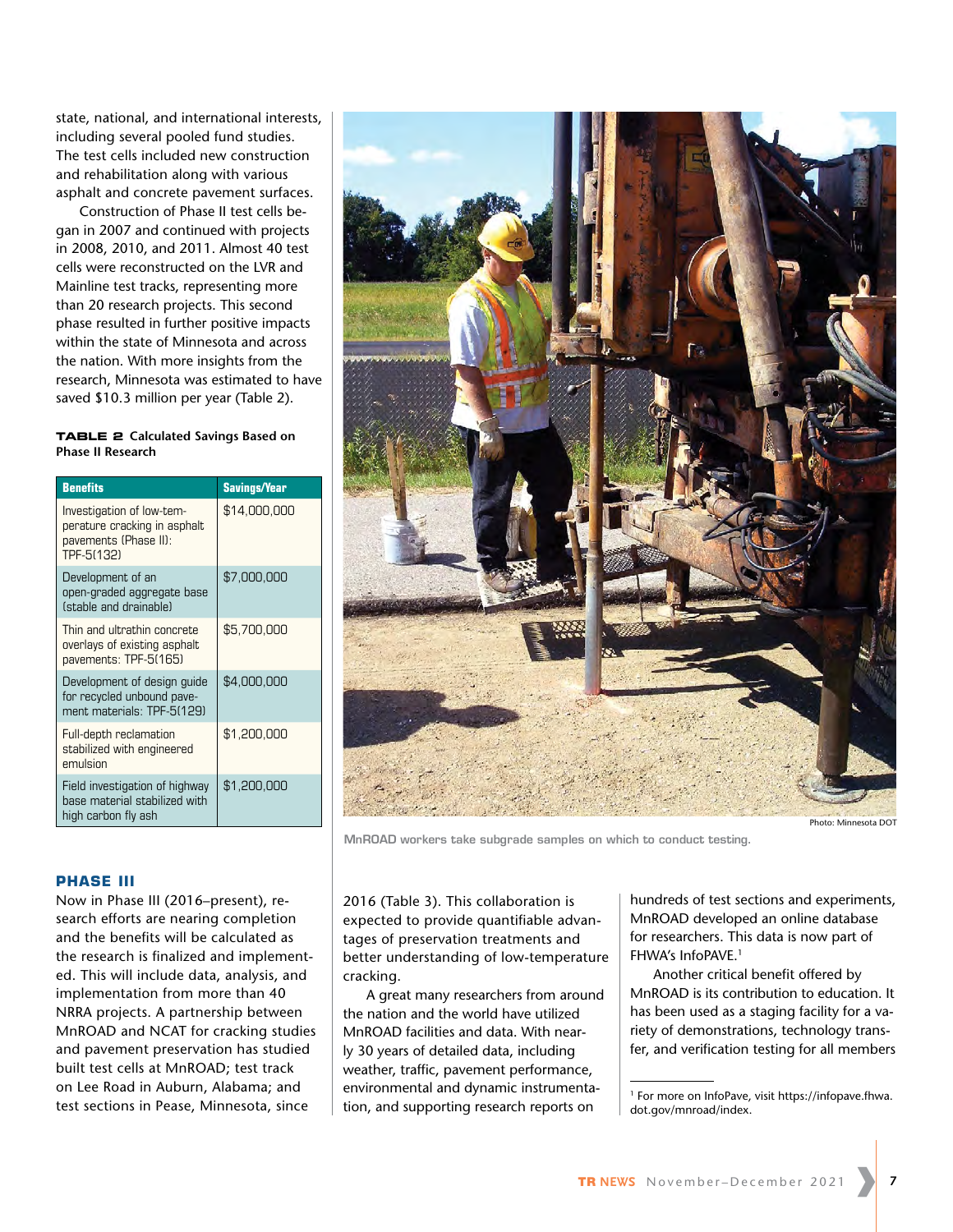#### **TABLE 3 Research Projects to Provide Future Benefits**

| <b>Phase III Expected Future Benefits</b>                                                                        |
|------------------------------------------------------------------------------------------------------------------|
| Use of mix-and-spray HMA rejuvenators                                                                            |
| Development of PCC patching materials guide                                                                      |
| Flooded road assessment tool                                                                                     |
| Use of recycled base aggregates                                                                                  |
| Better understanding of PCC overlay designs                                                                      |
| Low-cement PCC mixtures performance                                                                              |
| Early loading of PCC pavements                                                                                   |
| Best practices for HMA overlays of PCC                                                                           |
| Pavement preservation (Minnesota DOT/NCAT) to determine life-extending benefit curves                            |
| Veta software implementation by states                                                                           |
| Intelligent construction technology projects                                                                     |
| NOTE: HMA = hot-mix asphalt; PCC = portland cement concrete; DOT = Department of Transportation; NCAT = National |

of the pavement community. Although the facility itself provides the data, its true legacy is in the careers of graduate engineers. MnROAD has been excellent training for many engineers who have gone on to other positions in pavement engineering and who have cited their time at MnROAD as a key experience. The facility's extensive database and archive of well-documented research ensures that MnROAD will continue to educate pavement engineers far into the future.

## **Future Efforts**

Center for Asphalt Technology.

Every few years, test cells of completed projects go through a construction overhaul. MnROAD teams and partners are deep into the planning, approval, and sourcing of funds for the 2022 construction phase. The current primary partners of the test track are NRRA, LRRB, and NCAT.

Near-future research is focused on current high-priority topics of sustainability, alternative materials, and intelligent construction technologies for asphalt and concrete pavement construction and maintenance. As the global sustainability landscape shifts to an emphasis on study and precautions for reduced environmental impact, MnROAD seeks to lead the industry in that direction.

Proposed projects in line with this initiative will test ideas for new materials in

**8**

pavements and seeing their impact on the surrounding ecology. Ideally, revised pavement material recycling techniques and use of technology will reduce dependence on virgin materials throughout the pavement structure and limit waste products. Industry and academia partners could learn from these new test sections, implementing new technology and construction methods that maximize productivity and reduce user delays.

The list of MnROAD research partners continues to expand. The future promises even more quality research through the cooperative efforts of state agencies, academia, industry, manufacturers, and consultants.

## **REFERENCES**

- 1. Ejsmont, J. A., G. Ronowski, and W. J. Wilde. *Rolling Resistance Measurements at the MnROAD Facility*. Report MN/RC 2012-07. Minnesota DOT Research Services Section, 2012.
- 2. Worel, B. J., T. R. Clyne, and M. Jensen. Economic Benefits Resulting from Road Research Performed at MnROAD. Presented at 3rd International Conference Centro de Estudios y Experimentación de Obras Públicas, Madrid, Spain, 2008.
- 3. Marasteanu, M., A. Zofka, M. Turos, X. Li, and R. Velasquez et al. *Investigation of Low-Temperature Cracking in Asphalt Pavements, National Pooled Fund Study 776*. Report MN/ RC 2007-43. Minnesota DOT, 2007.
- 4. Burnham, T., and B. I. Izevbekhai. Performance of Thin-Jointed Concrete Pavements Subjected to Accelerated Traffic Loading at the MnROAD Facility. In *Advances in Pavement Design Through Full-Scale Accelerated Pavement Testing: Proceedings of the 4th International Conference on Accelerated Pavement Testing, Davis, California, USA, 19–21 September 2012* (David Jones, ed.), CRC Press, Leiden, The Netherlands, 2012, pp. 289–297.



**Post-construction research in 2008 tested whitetopping—covering asphalt pavement with a top layer of PCC—on Cell 60 on the I-94 Mainline.**